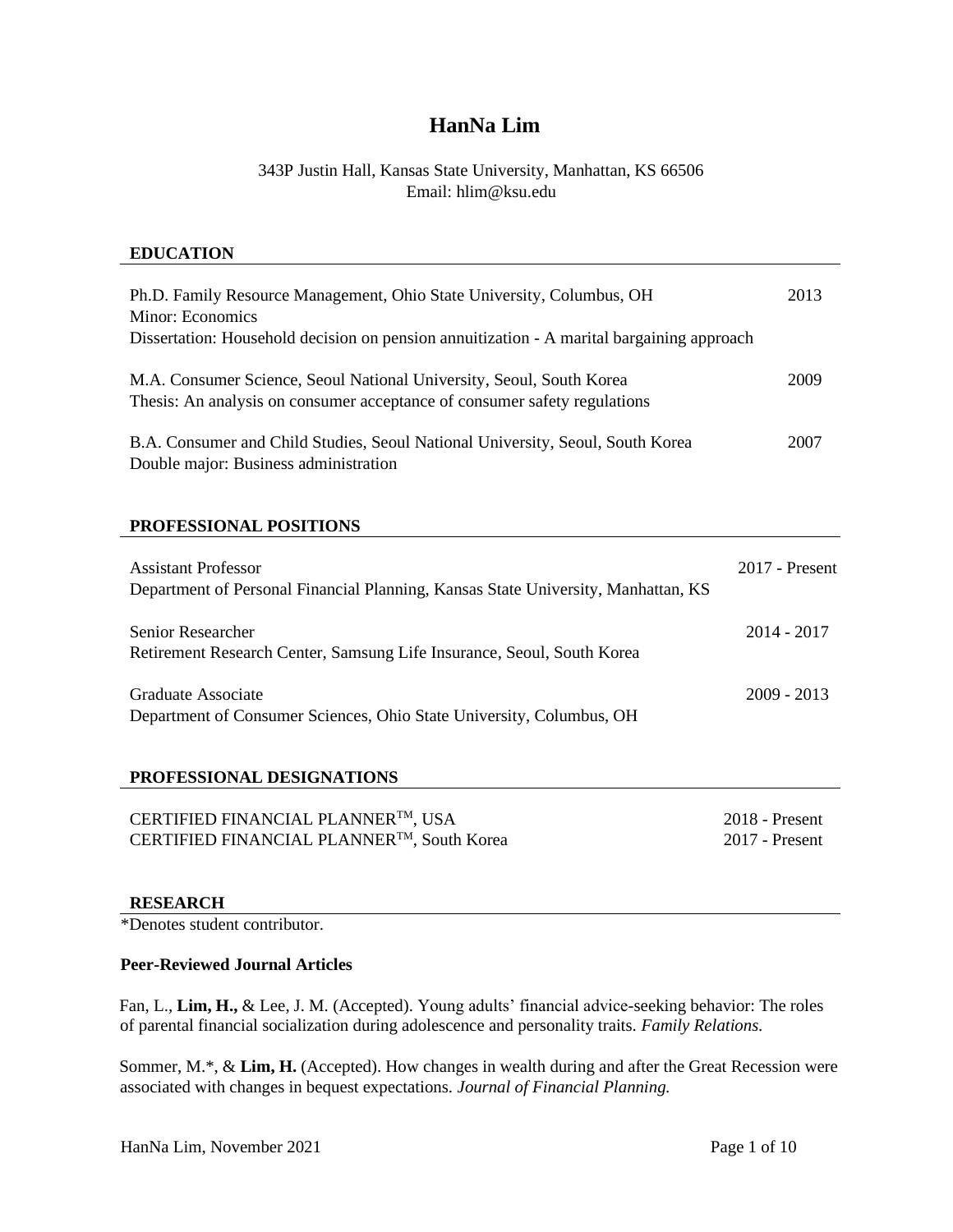Sommer, M.\*, & **Lim, H.** (Accepted). Love and legacy: Are children's affections related to parents' bequest intentions? *Journal of Financial Services Professionals.*

Fan, L., & **Lim, H.** (Accepted). Cognitive abilities and seeking financial advice: Differences in advice sources. *Journal of Financial Counseling and Planning, 33*(1).

Sommer. M.\*, **Lim, H.**, & MacDonald, M. (Accepted). Financial advisor use, life events, and the relationship with beneficial intentions. *Financial Services Review***.**

Morgan, P.\*, **Lim, H.,** & Washburn-Busk, M.\* (Accepted). Financial stress and financial management roles: Trajectories of couples' financial disagreements. *Personal Relationships.* http://doi.org/10.1111/pere.12393

**Lim, H.,** & Lee, J. M. (Accepted). Financial well-being and sources of retirement income: A comparison of current and future retirees. *Journal of Financial Counseling and Planning, 32*(3), 517-534.

**Lim, H.,** Shin, S., Wilmarth, M. J., & Park, N. (Accepted). Who decides? Financial decision-making among older couples. *Journal of Family and Economic Issues.* https://doi.org/10.1007/s10834-021- 09775-3

Magwegwe, F.\*, & **Lim, H**. (2021). Factors associated with the ownership of Individual Retirement Accounts (IRAs): Applying the Theory of Planned Behavior. *Journal of Financial Counseling and Planning, 32*(1), 116-130. <https://doi.org/10.1891/JFCP-19-00023>

Shin, S., Ji, H., & **Lim, H.** (2021). Heterogeneity in individuals' preventive behaviors during COVID-19: Health risk, economic insecurity, and slanted information. *Social Science & Medicine, 278*. <https://doi.org/10.1016/j.socscimed.2021.113944>

**Lim, H.**, & Morgan, P.\* (2021). Couple's financial integration and financial conflict: Is pooling resources beneficial to every couple? *Journal of Family and Economic Issues, 42*(2), 273-281. <https://doi.org/10.1007/s10834-020-09703-x>

Walsh, B.\*, & **Lim, H**. (2020). Millennials' adoption of Personal Financial Management (PFM) technology and financial behavior. *Financial Planning Review*, e1095.<https://doi.org/10.1002/cfp2.1095>

Sommer. M.\*, **Lim, H.**, & MacDonald, M. (2020). [An investigation of the relationship between advisor](https://www.proquest.com/docview/2464647490/465E0D51EDD34E20PQ/3)  [engagement and investor anxiety and confidence.](https://www.proquest.com/docview/2464647490/465E0D51EDD34E20PQ/3) *Journal of Personal Finance, 19*(2), 1-15.

Morgan, P.\* & **Lim, H**. (2020). Depressive symptom and financial conflict relate over time among couples. *Journal of Family and Economic Issues, 41*(3), 391-404. [https://doi.org/10.1007/s10834-020-](https://doi.org/10.1007/s10834-020-09693-w) [09693-w](https://doi.org/10.1007/s10834-020-09693-w)

Letkiewicz, J., **Lim, H.**, Heckman, S., & Montalto, C. P. (2019). Parental financial socialization: Is too much help leading to debt ignorance among college students? *Family & Consumer Sciences Research Journal, 48*(2), 149-164. <https://doi.org/10.1111/fcsr.12341>

**Lim, H**., Lee, J. M., & Kim, K. T. (2019). What factors are important in aversion to education debt. *Family and Consumer Sciences Research Journal, 48*(1), 5-21. <https://doi.org/10.1111/fcsr.12324>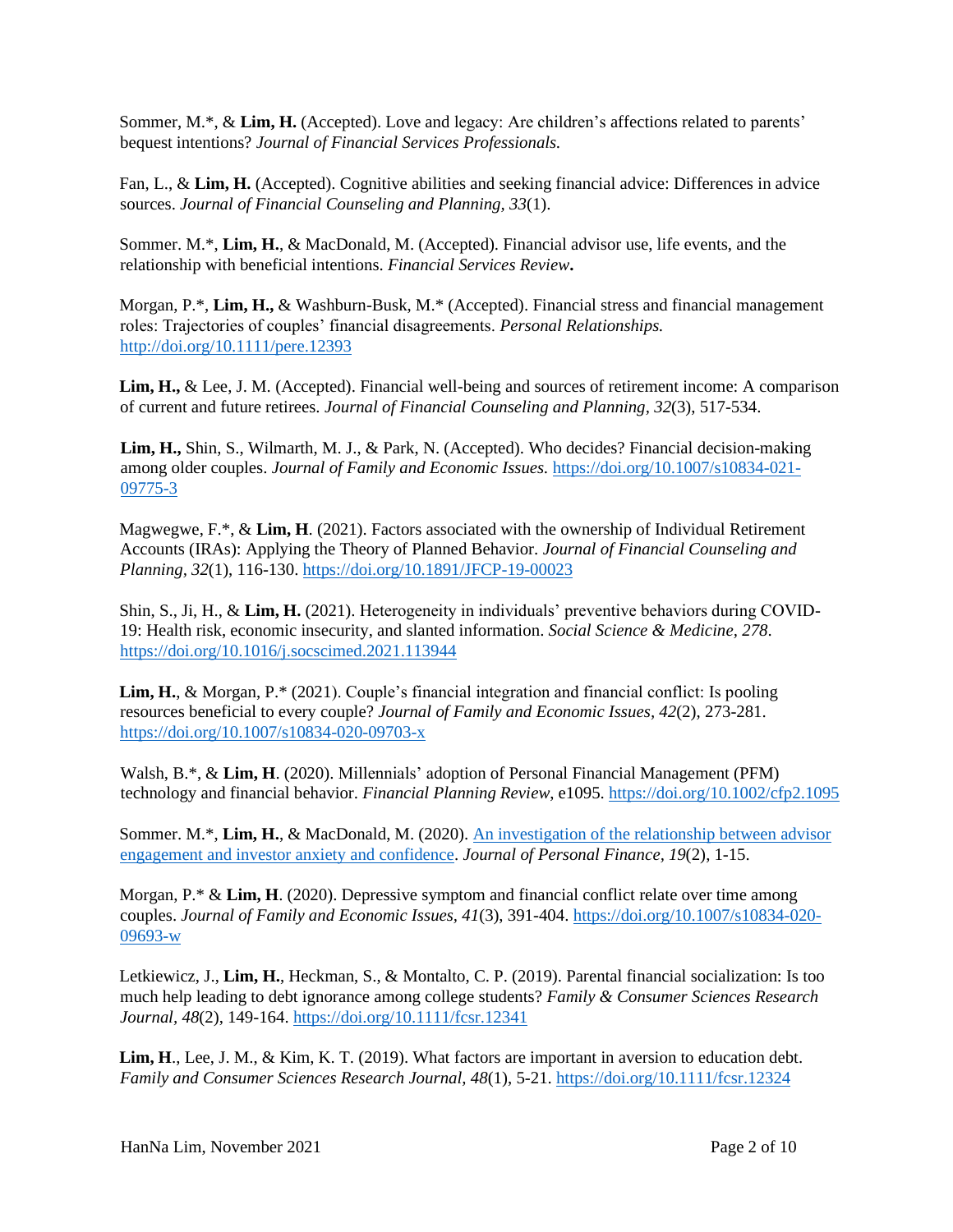Sommer, M.\*, **Lim, H**., & MacDonald, M. (2018)[. Gender bias and practice profiles in the selection](https://search.proquest.com/docview/2131783502?pq-origsite=gscholar) of a [financial adviser.](https://search.proquest.com/docview/2131783502?pq-origsite=gscholar) *Journal of Financial Planning, 31*(10), 38–47.

Letkiewicz, J., **Lim, H**., Heckman, S., Bartholomae, S., Fox, J., Montalto, C. P. (2014). The path to graduation: Factors predicting on-time graduation rates. *Journal of College Student Retention: Research, Theory, & Practice, 16*(3), 351-371.<https://doi.org/10.2190/CS.16.3.c>

**Lim, H**., Heckman, S., Letkiewicz, J., & Montalto, C. P. (2014). [Financial stress, self-efficacy, and](https://search.proquest.com/docview/1635267775?pq-origsite=gscholar)  [financial help-seeking behavior of college students.](https://search.proquest.com/docview/1635267775?pq-origsite=gscholar) *Journal of Financial Counseling and Planning, 25*(2), 148-160.

Heckman, S., **Lim, H**., Montalto, C. P. (2014). Factors related to financial stress among college students. *Journal of Financial Therapy, 5*(1), 19-39.<https://doi.org/10.4148/1944-9771.1063>

Hanna, S. D., Ji, H., Lee, J., Son, J., Letkiewicz, J., **Lim, H**., & Zhang, L. (2011). [Content analysis of](https://search.proquest.com/docview/925801621?pq-origsite=gscholar)  [Financial Services Review.](https://search.proquest.com/docview/925801621?pq-origsite=gscholar) *Financial Services Review, 20*(3), 237-251.

**Lim, H**., & Yeo, J. (2010). An analysis on consumer acceptance of consumer safety regulations. *Korean Journal of Consumer Studies, 21*(1), 135-159.

### **Peer- Reviewed Journal Articles Under Review**

Sholin, T.\*, **Lim, H.,** Antonoudi, E.\*, Lurtz, M., & Reiter, M. Money scripts related to the use and trust of investment advice. (Revised and resubmitted November 2021)

Sommer, M.\*, & **Lim, H.** The relationship between personality traits and the intentions to make unequal bequests to children. (Submitted May 2021)

**Lim, H.,** Shin, S., & Ji, H. The effect of natural disasters on household economic hardship during a pandemic. (Submitted April 2021)

Ji, H., Shin, S., & **Lim, H.** Racial/ethnic disparities in substance use during the COVID-19 pandemic and natural disasters: Evidence from an American panel survey. (Submitted April 2021)

Magwegwe, F.\*, MacDonald, M., **Lim, H.**, & Heckman, S. Determinants and psychological mechanisms of financial worry. (Revised and resubmitted March 2021)

Heckman, S., Letkiewicz, J., **Lim, H**., Montalto, C. P. Willingness to borrow for higher education. (Submitted February 2020)

### **Book Chapters**

**Lim, H**. (2018). Decision-making under risk. In C.S. Chaffin (Ed.), *Client Psychology*. Hoboken, NJ: Wiley.

Cho, M., Lee, H., Ryu, J., Cho, Y., Park, J., Kim, J., Yoon, S., Yoon, P., Park, S., Choi, E., Hwang, S., Shin, H., & **Lim, H.**, (2017). Smart Life Design. Retirement Research Center, Samsung Life Insurance.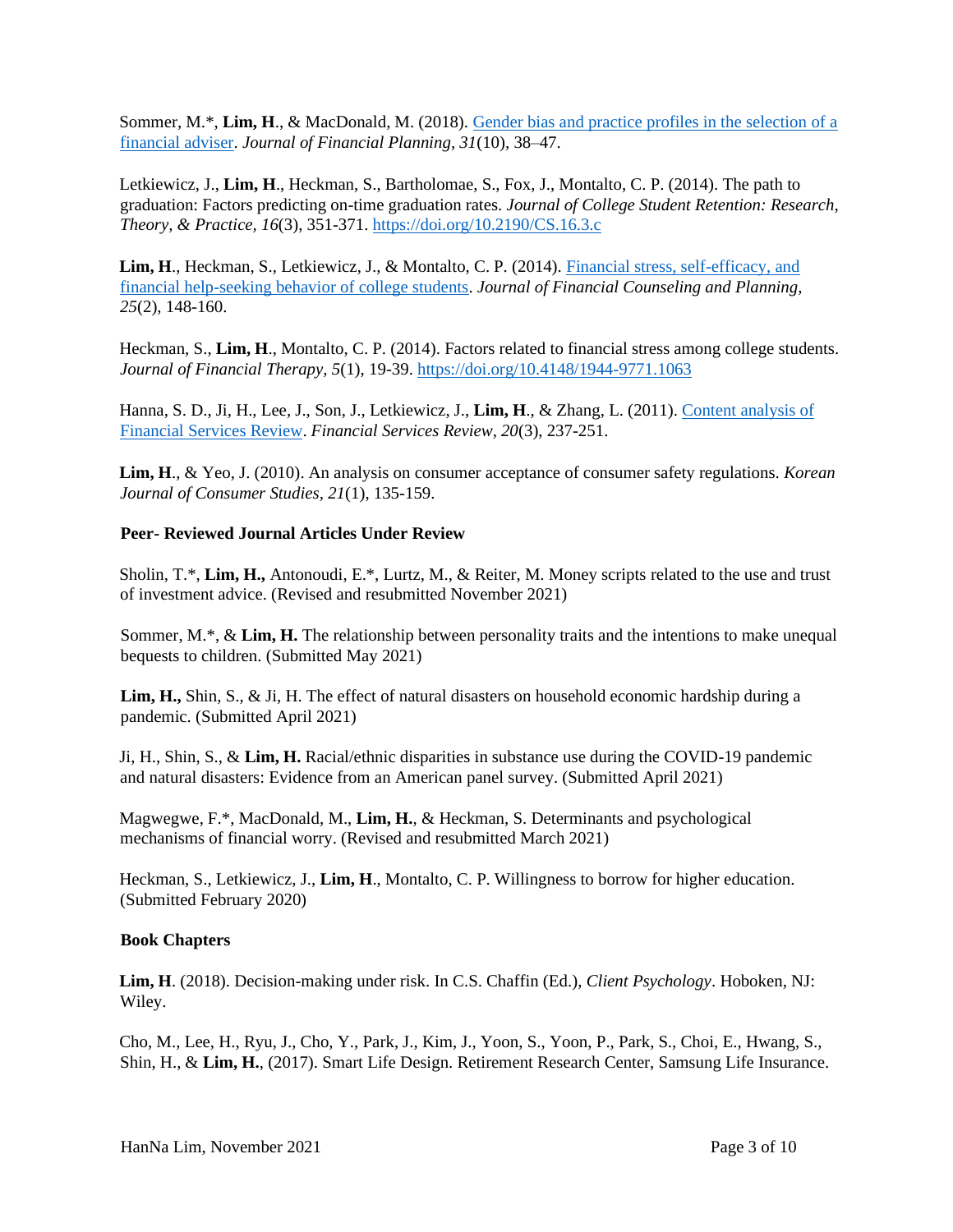Yoon, W., Park, J., Yoon, S., Shin, H., & **Lim, H.** (2016). 2016 Retirement White Paper. Retirement Research Center, Samsung Life Insurance.

Ko, H., Park, J., Yoon, W., Yoon, S., Shin, H., & **Lim, H.** (2014). 2014 Retirement White Paper. Retirement Research Center, Samsung Life Insurance.

## **Peer-Reviewed Presentations and Posters**

**Lim, H.,** Harris, J.\*, & Antonoudi, E.\* (2021). College students' financial socialization processes and outcomes: Implications for first-generation college students. Oral presentation at the Association for Financial Counseling and Planning Education Symposium, Virtual, November 15-19.

Harris, J.\*, & **Lim, H.** (2021). Exploring the moderating role of self-esteem: How does the interplay between internal and external support factors impact young adults' financial resiliency? Oral presentation at the CFP Board's Academic Research Colloquium, Virtual, November 11-16.

Todd, T.\*, & **Lim, H.** (2021). Financial socialization and money scripts: The moderating effect of gender. Oral presentation at the Financial Therapy Association, Virtual, November 8-9.

Harris, J.\*, & **Lim, H.** (2021). Exploring the moderating role of self-esteem. Oral presentation at the Financial Therapy Association, Virtual, November 8-9.

**Lim, H.,** & Fan, L. (2021). Roles of perceived and experienced social mobility in the relationship between materialism and life satisfaction. Oral presentation at the American Council on Consumer Interests, Virtual, May 19-21.

Krausman, J.\*, Heckman, S., & **Lim, H.** (2021). A study of female risk tolerance in married couples. Poster presentation at the American Council on Consumer Interests, Virtual, May 19-21.

Gallardo, J.\*, **Lim, H.,** & Moore, C.\* (2020). The association between debt and retirement savings: Focusing on the role of self-control and mental accounting. Oral presentation at the Association for Financial Counseling and Planning Education Symposium, Virtual, November 16-20, 2020.

Fan, L., **Lim, H.,** & Lee, J. M. (2020). Young adults' financial advice-seeking behavior: The role of mother's involvement in financial socialization during adolescence. Oral presentation at the Association for Financial Counseling and Planning Education Symposium, Virtual, November 16-20, 2020.

**Lim, H.,** & Letkiewicz, J. (2020). Consumer experience of mistreatment and fraud in financial services: Implications from integrative consumer vulnerability framework. Oral presentation at the Association for Financial Counseling and Planning Education Symposium, Virtual, November 16-20, 2020. (Received Outstanding Symposium Research Paper Award)

**Lim, H.,** Stebbins, R., & Sholin, T.\* (2020). The factors related with the decision to self-direct own retirement plan. Oral presentation at the American Council on Consumer Interests, Virtual, May 19-21. (Received CFP Board's Financial Planning Paper Award)

Walsh, B.\*, & **Lim, H**. (2020). Millennials' adoption of PFM technology and subsequent financial behavior. Oral presentation at the CFP Board's Academic Research Colloquium. Washington DC, February 20-22.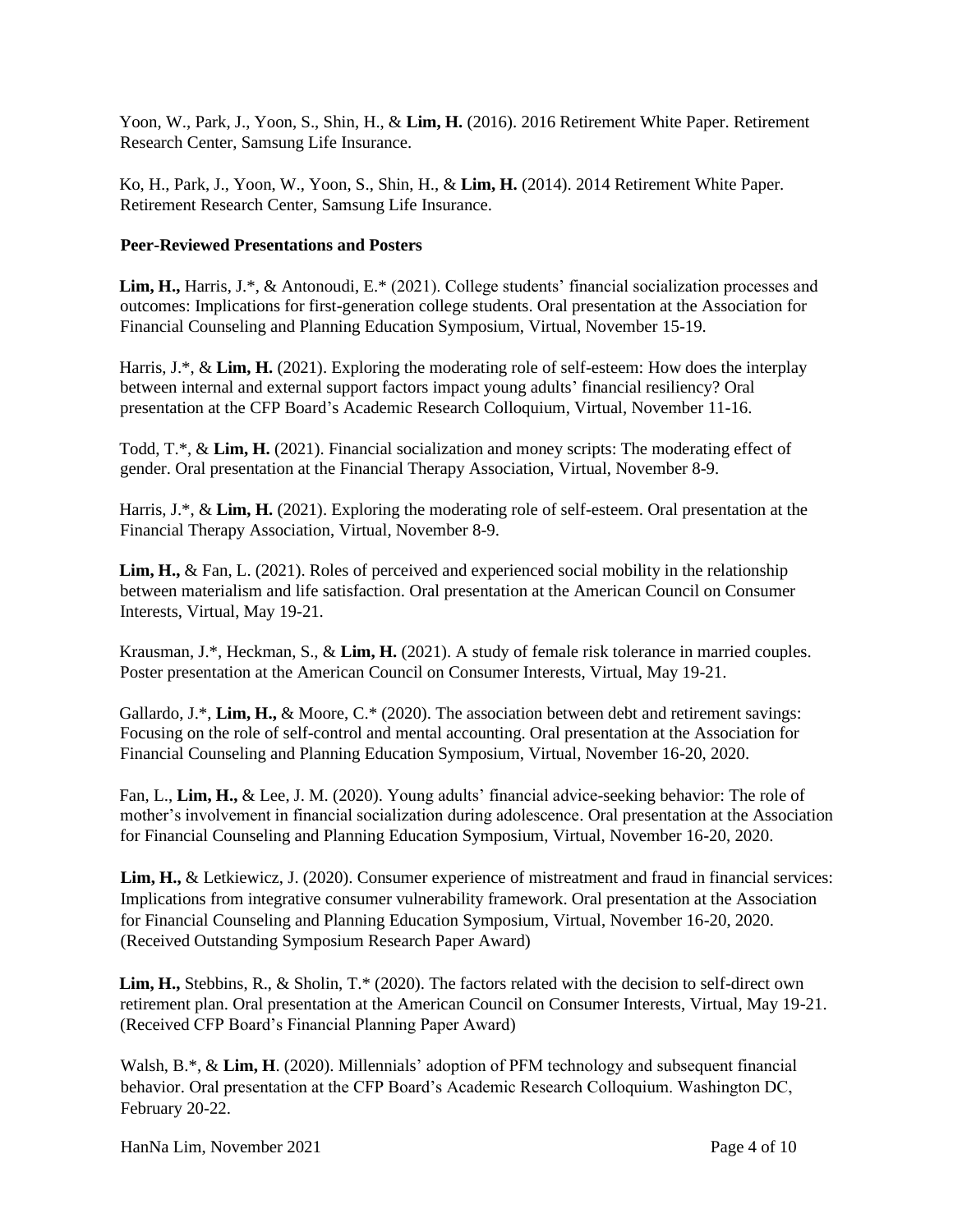Sommer, M.\*, **Lim, H.**, & MacDonald, M. (2020). Does working with a financial advisor reduce financial anxiety and increase investment confidence? Oral presentation at the CFP Board's Academic Research Colloquium. Washington DC, February 20-22.

Hall, G.\*, Heckman, S., & **Lim, H**. (2020). The effect of gender on risky financial behaviors. Poster presentation at the CFP Board's Academic Research Colloquium. Washington DC, February 20-22.

Fan, L., & **Lim, H**. (2019). The relationship between cognitive abilities and financial help-seeking behavior. Oral presentation at the Association for Financial Counseling and Planning Education Symposium. Portland, Oregon, November 19-21. (Received Outstanding Symposium Research Paper Award)

**Lim, H**., & Lee, J. M. (2019). Financial well-being and sources of retirement income: Focusing on comparison between current retirees and future retirees. Oral presentation at the Association for Financial Counseling and Planning Education Symposium. Portland, Oregon, November 19-21.

**Lim, H.**, Lee, J. M., & Kim, K. T. (2019). What matters for attitude towards education debt? Poster presentation at the CFP Board's Academic Research Colloquium. Washington DC, February 19-21.

Magwegwe, F.\*, & **Lim, H**. (2018). Theory of Planned Behavior and retirement preparation. Oral presentation at the Association for Financial Counseling and Planning Education Symposium. Norfolk, Virginia, November 14-16. (Received Outstanding Symposium Research Paper Award)

Haselwood, C.\*, & **Lim, H.** (2018). Financial strain, social support, and well-being of young adults. Oral presentation at the Association for Financial Counseling and Planning Education Symposium. Norfolk, Virginia, November 14-16.

Sommer, M.\*, **Lim, H**., & MacDonald, M. (2018). Gender bias and practice profiles in the selection of a financial adviser. Oral presentation at the Academy of Financial Services. Chicago, Illinois, October 3-4.

**Lim, H.** (2014). Household decision on pension annuitization: A marital bargaining approach. Oral presentation at the American Council on Consumer Interests, Milwaukee, Wisconsin, April 9-11. (Received CFP Board's Financial Planning Paper Award)

**Lim, H.,** Heckman, S., Letkiewicz, J., & Montalto, C. P. (2014). Financial socialization and college student debt: Does helicopter parenting breed financial ignorance? Oral presentation at the American Council on Consumer Interests, Milwaukee, Wisconsin, April 9-11.

Heckman, S., **Lim, H.,** & Montalto, C. P. (2014). How much are students willing to borrow for a college degree? Oral presentation at the American Council on Consumer Interests, Milwaukee, Wisconsin, April 9-11.

Letkiewicz, J., Heckman, S., & **Lim, H.** (2014). Loans, homes, and retirement: A study of young Americans. Oral presentation at the American Council on Consumer Interests, Milwaukee, Wisconsin, April 9-11. (Received National Endowment for Financial Education Paper Award)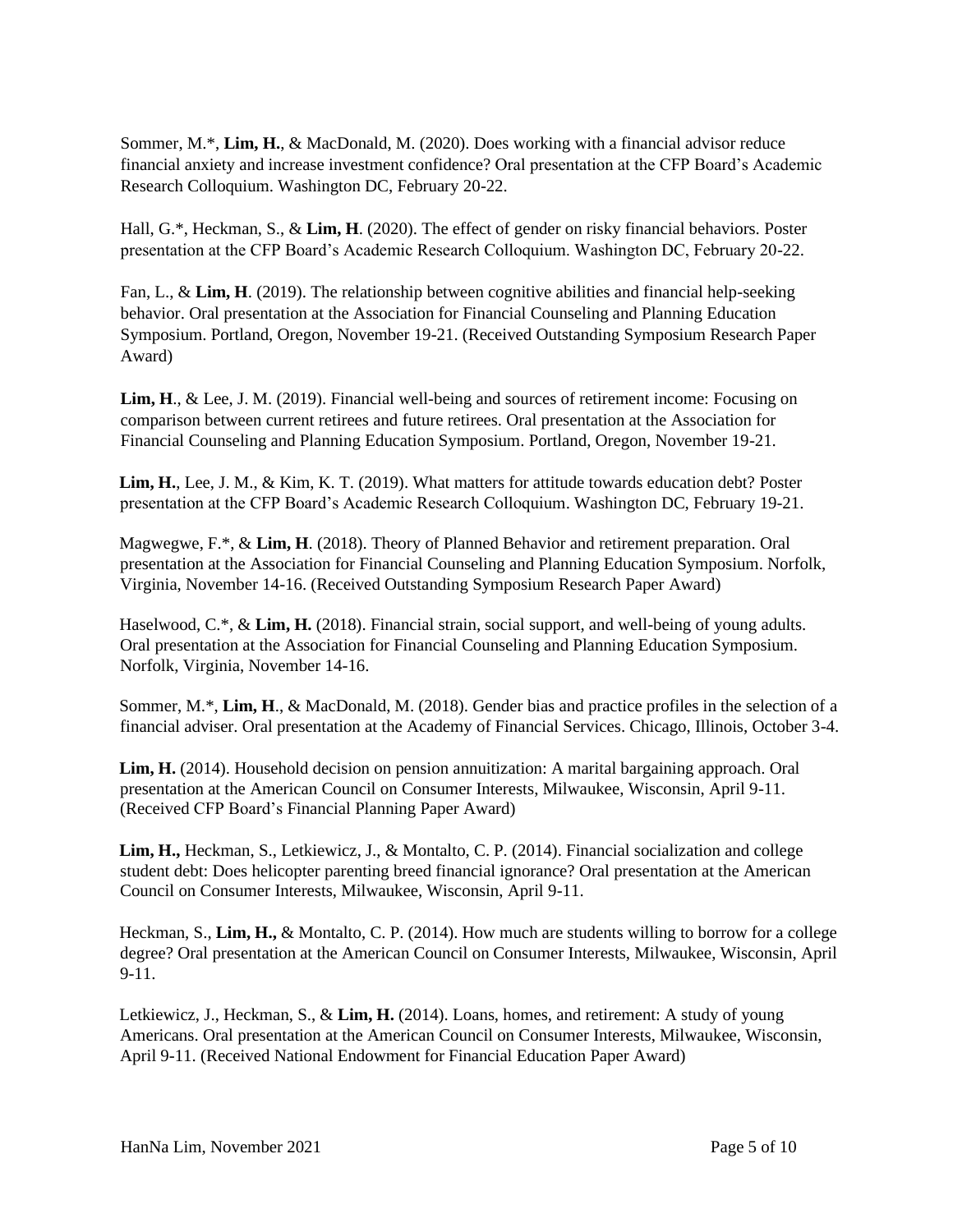Letkiewicz, J., Kim, J. H., Heckman, S., & **Lim, H**. (2013). The impact of student loans on retirement savings and homeownership. Oral presentation at the Academy of Financial Services. Chicago, Illinois, October 17-18.

Heckman, S., **Lim, H**., & Montalto, C. P. (2013). Factors related to financial stress among college students. Oral presentation at the American Council on Consumer Interests. Portland, Oregon, April 10- 12.

**Lim, H.**, Heckman, S. J., Letkiewicz, J., Fox, J., & Montalto, C. P. (2012). The impact of self-efficacy on college students' debt, financial stress, and help-seeking behavior. Poster presentation at the American Council on Consumer Interests. Memphis, Tennessee, April 11-13.

**Lim, H**., Hanna, S. D., & Montalto, C. P. (2011). Consumer optimism and saving behavior. Oral presentation at the Academy of Financial Services. Las Vegas, Nevada, October 23-24. (Received MacroRisk Analytics Student Paper Award)

### **Invited Presentation**

**Lim, H.** (2021). The processes and outcomes of financial socialization: Focusing on family financial socialization. Social Innovation Convergence Program, Sungkyunkwan University, Virtual meeting, November 5.

**Lim, H.** (2020). Prime Capital – KSU PFP Research Project. Virtual meeting, July 16.

**Lim, H**. (2019). Research in Personal Financial Planning. Seoul National University. Seoul, South Korea, May 27.

Archuleta, K., & **Lim, H.** (2018). Client psychology: Financial decision-making and financial therapy. CFA Society VBA Netherlands. Rotterdam, Netherlands, May 30.

### **Grants and Contracts**

Financial Education and Counseling Program for Fist-Generation Students, \$3,500 (PI, not funded). AFCPE Mary O'Neill Mini Grant Proposal. 2021

Immigrant Consumers' Fraud Experience and Financial Well-being, \$2,500 (PI, not funded). ACCI Small Grants Program. 2020

### **TEACHING EXPERIENCE**

### **Kansas State University, Assistant Professor**

Undergraduate Teaching

 PFP 466: Personal Risk Management & Insurance Planning Spring 2018 / Fall 2018 (online) / Spring 2019 / Fall 2019 (online) / Spring 2020 / Fall 2020 (online) / Spring 2021 (online)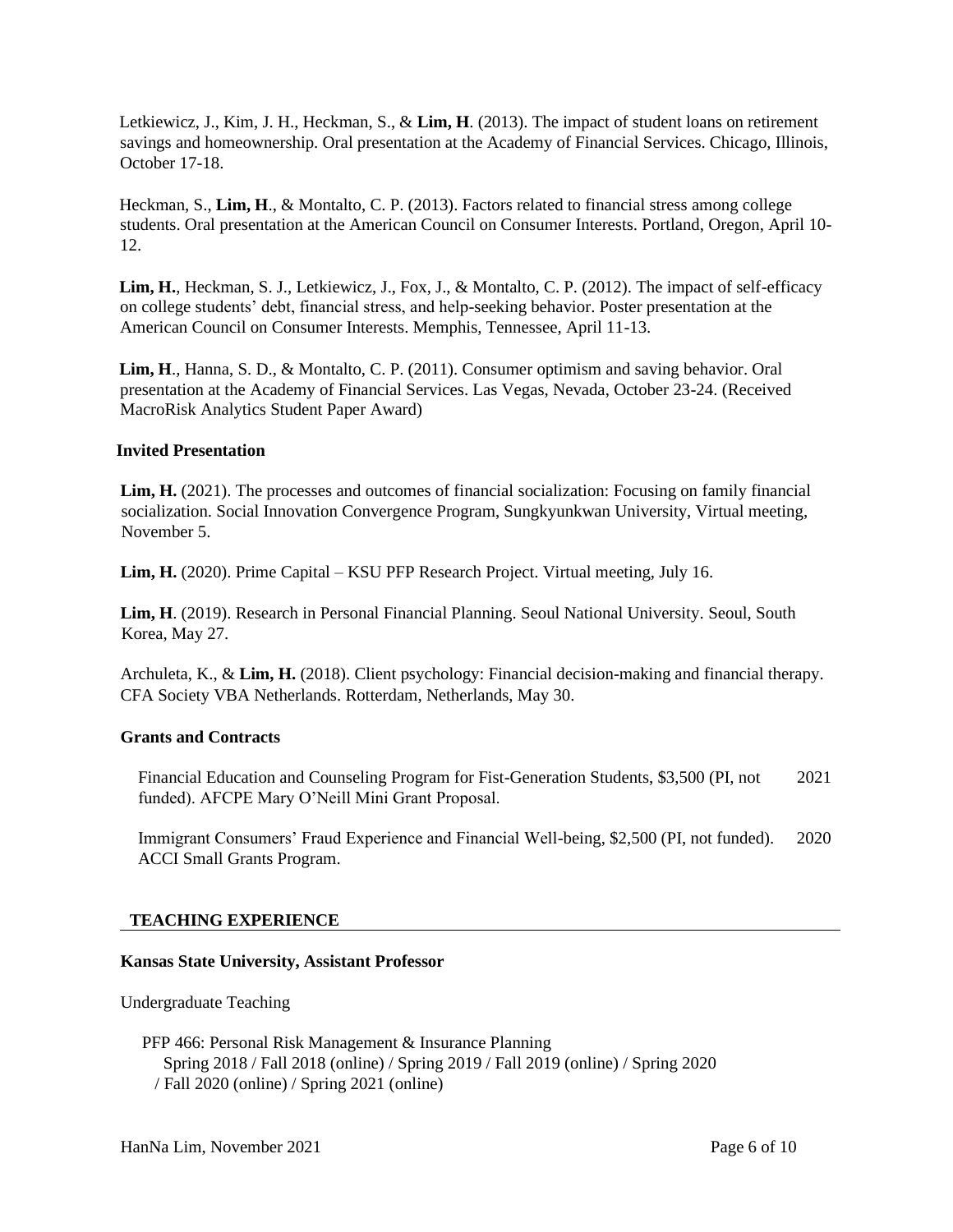#### Graduate Teaching

 PFP 766: Insurance Planning for Families Fall 2020 (online) / Fall 2021 (online) PFP 806: Statistical Methods in PFP Ⅰ (Co-taught with S. Heckman) Summer 2019 / Summer 2020 (online) PFP 808: Research Application Spring 2018 (online) / Spring 2019 (online) / Spring 2020 (online) / Spring 2021 (online) PFP 825: Family Resource Management (Co-taught with M. MacDonald) Summer 2018 PFP 889: Theories and Models in PFP Fall 2017 (online) / Fall 2018 (online) / Fall 2019 (online) / Fall 2020 (online) / Fall 2021 (online) PFP 979: Global Issues in PFP (Co-taught with S. Heckman) Spring 2019 Membership on Graduate Student Dissertation Committee Committee Chair

Joseph, Lamindy Ph.D. in progress Strong, Ramel Ph.D. in progress Moore, Christopher Ph.D. in progress Sommer, Matthew Ph.D. 2021 Committee Member Walsh, Brian Ph.D. in progress Hall, Gina Ph.D. in progress Sholin, Travis Ph.D. in progress Gallardo, Juan Ph.D. in progress Magwegwe, Frank Ph.D. 2020 Kothakota, Michael Ph.D. 2019 Zepp, Philip Ph.D. 2019

#### **Ohio State University, Graduate Teaching Associate**

Undergraduate Teaching

 CSCFFS 4150: Quantitative Methods in Consumer Sciences Spring 2012 / Fall 2012 / Spring 2013

#### **SERVICES**

#### **Program Level Service**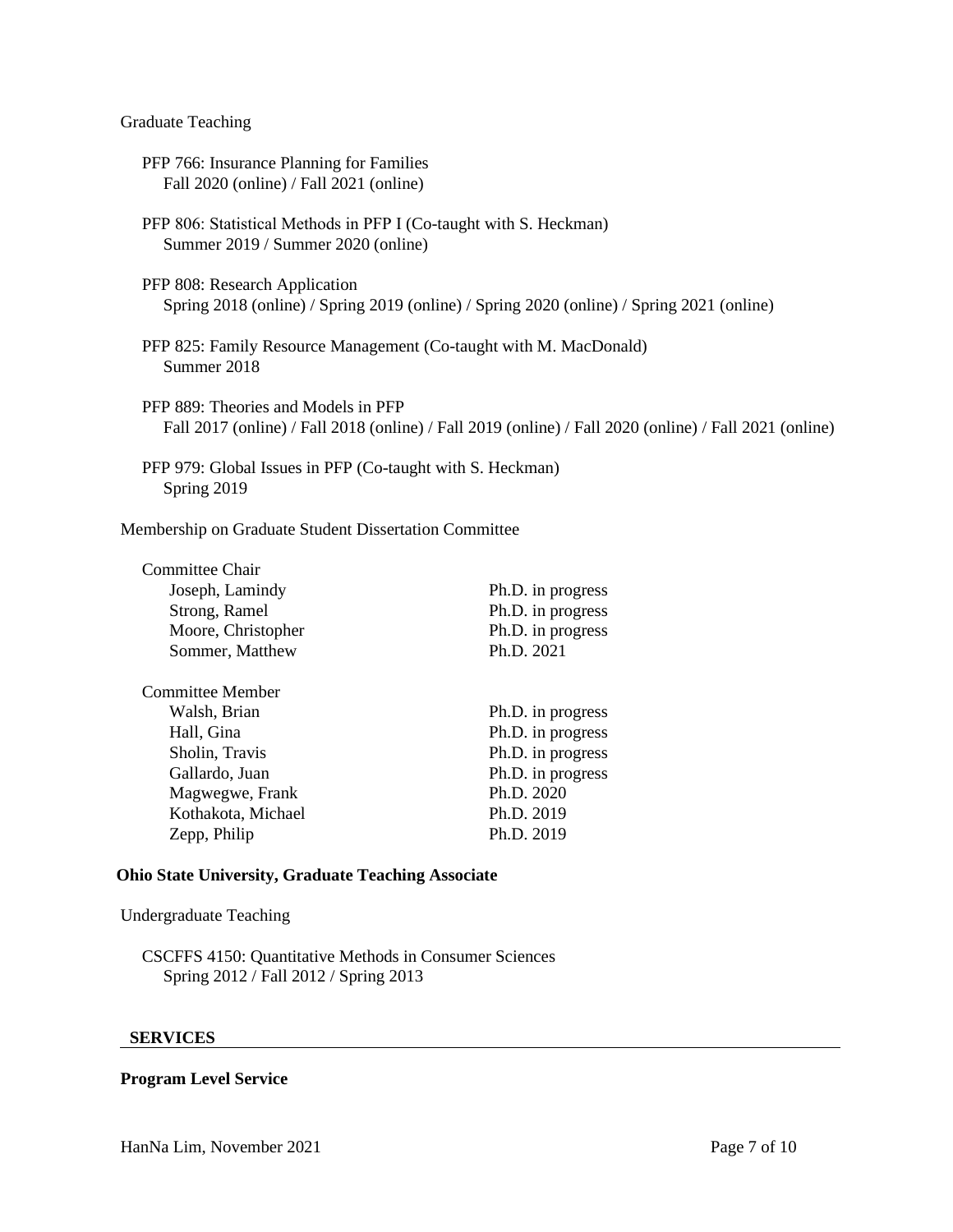| Member, MS program committee<br>Member, Ph.D. program committee<br>Member, PFP faculty search committee<br>Member, Preliminary exam committee<br>Member, PFP instructor search committee<br>Chair, PFP instructor search committee<br>Member, PFP department head search committee<br>Member, Preliminary exam committee<br>Member, PFP faculty search committee<br>Member, Undergraduate program committee                                                      | $2020$ - present<br>$2017$ - present<br>2021<br>2021<br>2021<br>2020<br>2020<br>2019<br>2018<br>2018                                                                             |
|------------------------------------------------------------------------------------------------------------------------------------------------------------------------------------------------------------------------------------------------------------------------------------------------------------------------------------------------------------------------------------------------------------------------------------------------------------------|----------------------------------------------------------------------------------------------------------------------------------------------------------------------------------|
| <b>College Level Service</b>                                                                                                                                                                                                                                                                                                                                                                                                                                     |                                                                                                                                                                                  |
| Member, Academic affairs committee<br>Member, Common core coordinator and instructor search committee                                                                                                                                                                                                                                                                                                                                                            | $2020$ - present<br>2020                                                                                                                                                         |
| <b>University Level Service</b>                                                                                                                                                                                                                                                                                                                                                                                                                                  |                                                                                                                                                                                  |
| Faculty mentor, McNair Scholars Program                                                                                                                                                                                                                                                                                                                                                                                                                          | 2021                                                                                                                                                                             |
| <b>Professional Service</b>                                                                                                                                                                                                                                                                                                                                                                                                                                      |                                                                                                                                                                                  |
| <b>Award Committee Chair</b><br><b>American Council on Consumer Interests</b>                                                                                                                                                                                                                                                                                                                                                                                    | 2021                                                                                                                                                                             |
| Reviewer, Mary O'Neill Mini-Grant<br>Association for Financial Counseling and Planning Education                                                                                                                                                                                                                                                                                                                                                                 | 2020                                                                                                                                                                             |
| Ad hoc reviewer, International Journal of Consumer Studies<br>Ad hoc reviewer, Family Relations<br>Ad hoc reviewer, Financial Planning Review<br>Ad hoc reviewer, Journal of Consumer Affairs<br>Ad hoc reviewer, Journal of Financial Counseling and Planning<br>Ad hoc reviewer, Journal of Family Economic Issues<br>Ad hoc reviewer, Marriage & Family Review<br>Ad hoc reviewer, Financial Services Review<br>Ad hoc reviewer, Journal of Financial Therapy | $2021$ - present<br>$2021$ - present<br>$2019$ - present<br>$2019$ - present<br>$2019$ - present<br>$2018$ - present<br>$2018$ - present<br>$2017$ - present<br>$2017$ - present |
| <b>Other Service Activities</b>                                                                                                                                                                                                                                                                                                                                                                                                                                  |                                                                                                                                                                                  |
| Expert panel, Most & Least Stressed States Q&A, WalletHub                                                                                                                                                                                                                                                                                                                                                                                                        | 2021                                                                                                                                                                             |
| Expert panel, Auto insurance Q&A, MoneyGeek.com                                                                                                                                                                                                                                                                                                                                                                                                                  | 2020                                                                                                                                                                             |
| Judge, Personal Financial Literacy, Kansas DECA State Career Development<br>Conference                                                                                                                                                                                                                                                                                                                                                                           | 2019                                                                                                                                                                             |
| Guest Speaker, McPherson High School, Kansas<br>Co-taught three financial literacy classes with E. Kiss                                                                                                                                                                                                                                                                                                                                                          | 2019                                                                                                                                                                             |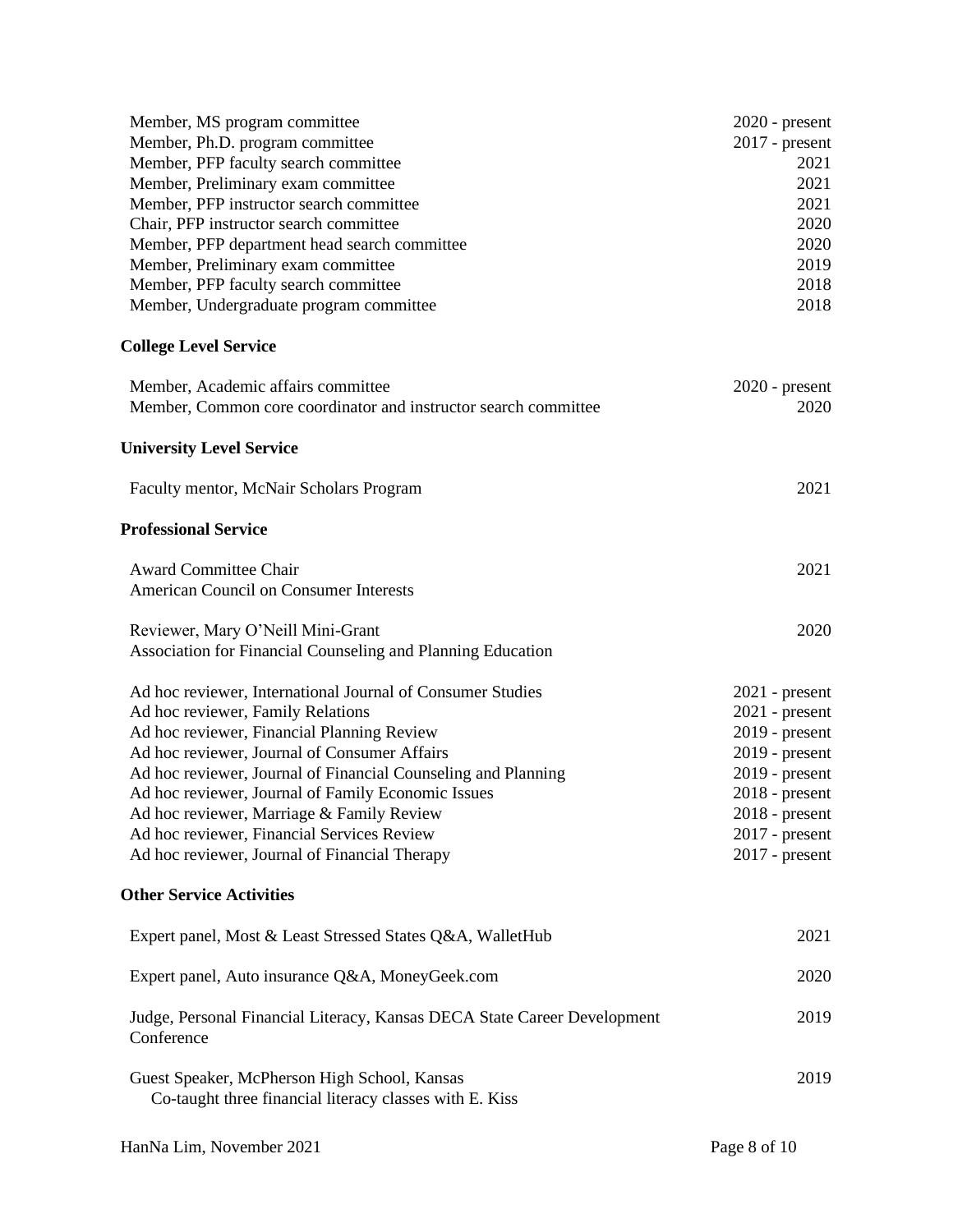| Faculty advisor, Financial Service Professionals Career Exploration Competition<br>The team won the fourth place.                                          | 2019-2020 |
|------------------------------------------------------------------------------------------------------------------------------------------------------------|-----------|
| Faculty advisor, Financial Service Professionals Industry Issue Competition<br>One team won the second place and a second team received honorable mention. | 2018-2019 |
| PROFESSIONAL DEVELOPMENT                                                                                                                                   |           |
| Longitudinal Analysis Workshop<br>Statistical Horizon, San Diego, February 20-21                                                                           | 2020      |
| Peer Review of Teaching Program<br>Center for Teaching and Learning at Kansas State University<br>Awarded professional development fund of \$1,000         | 2017-2018 |
| <b>FELLOWSHIPS AND AWARDS</b>                                                                                                                              |           |
| <b>Outstanding Symposium Research Paper Award</b><br>Association for Financial Counseling and Planning Education                                           | 2020      |
| Best Paper in Personal Finance/Consumer Economics for 2019 in FCSRJ<br>American Association of Family & Consumer Sciences                                  | 2020      |
| CFP Board's Financial Planning Paper Award<br><b>American Council on Consumer Interests</b>                                                                | 2020      |
| <b>Outstanding Symposium Research Paper Award</b><br>Association for Financial Counseling and Planning Education                                           | 2019      |
| <b>Outstanding Symposium Research Paper Award</b><br>Association for Financial Counseling and Planning Education                                           | 2018      |
| Robert O. Herrmann Ph.D. Dissertation Award<br>American Council on Consumer Interests                                                                      | 2014      |
| CFP Board's Financial Planning Paper Award<br><b>American Council on Consumer Interests</b>                                                                | 2014      |
| National Endowment for Financial Education Paper Award<br><b>American Council on Consumer Interests</b>                                                    | 2014      |
| <b>EHE Fellowship</b><br>College of Human Ecology, Ohio State University                                                                                   | 2012      |
| MacroRisk Analytics Student Paper Award<br><b>Academy of Financial Services</b>                                                                            | 2011      |